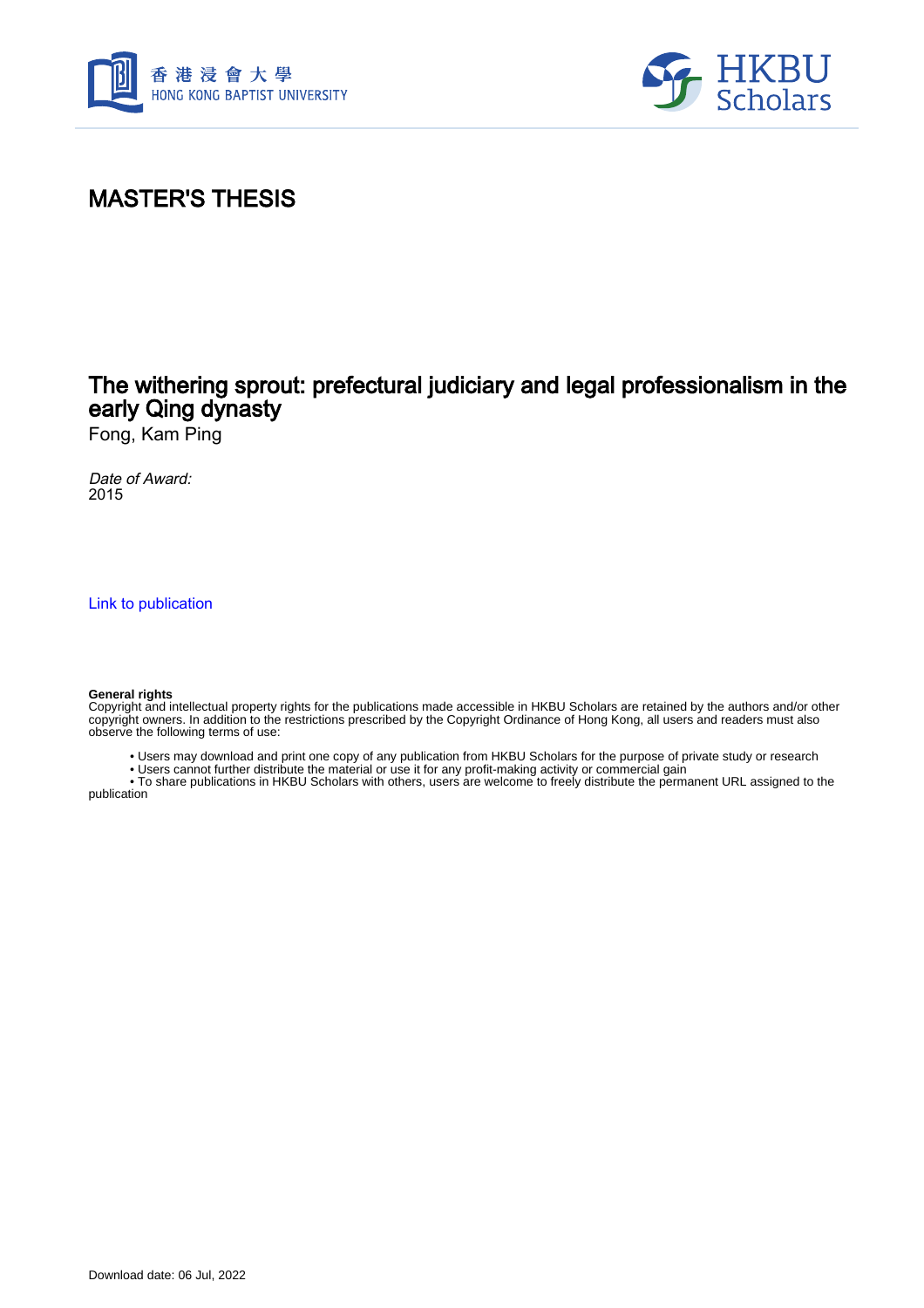#### **Abstract**

<span id="page-1-0"></span>This study highlights the influence of the Ming-Qing transition on legal justice in China. According to mainstream sinicisation (Hanhua 漢化) theory, Manchu was assimilated into the Han majority and ruled China using the old Ming government system. This study proves otherwise via an extensive examination of the transition's effect on legal justice, particularly the abolition of the *prefectural judge* (tuiguan 推官) position during the early Qing Dynasty. In the Yuan and Ming eras, judges emerged as unique officials specialising in juridical responsibilities and demonstrating the sophistication of legal justice. However, institutional reform during the Qing Dynasty pushed local administrators (prefects; zhifus 知府) into taking over prefectural judiciary responsibilities, gradually blurring the functional line between justice and civil executives until prefectural judges were ultimately banished from service. This study investigates the reasons behind the elimination of the prefectural judge position and the decline of legal professionalism in sixteenth and seventeenth century China. The findings demonstrate the great differences between the Ming and Qing legal systems and an alternative perspective for assessing the significance of the Ming-Qing transition is proposed.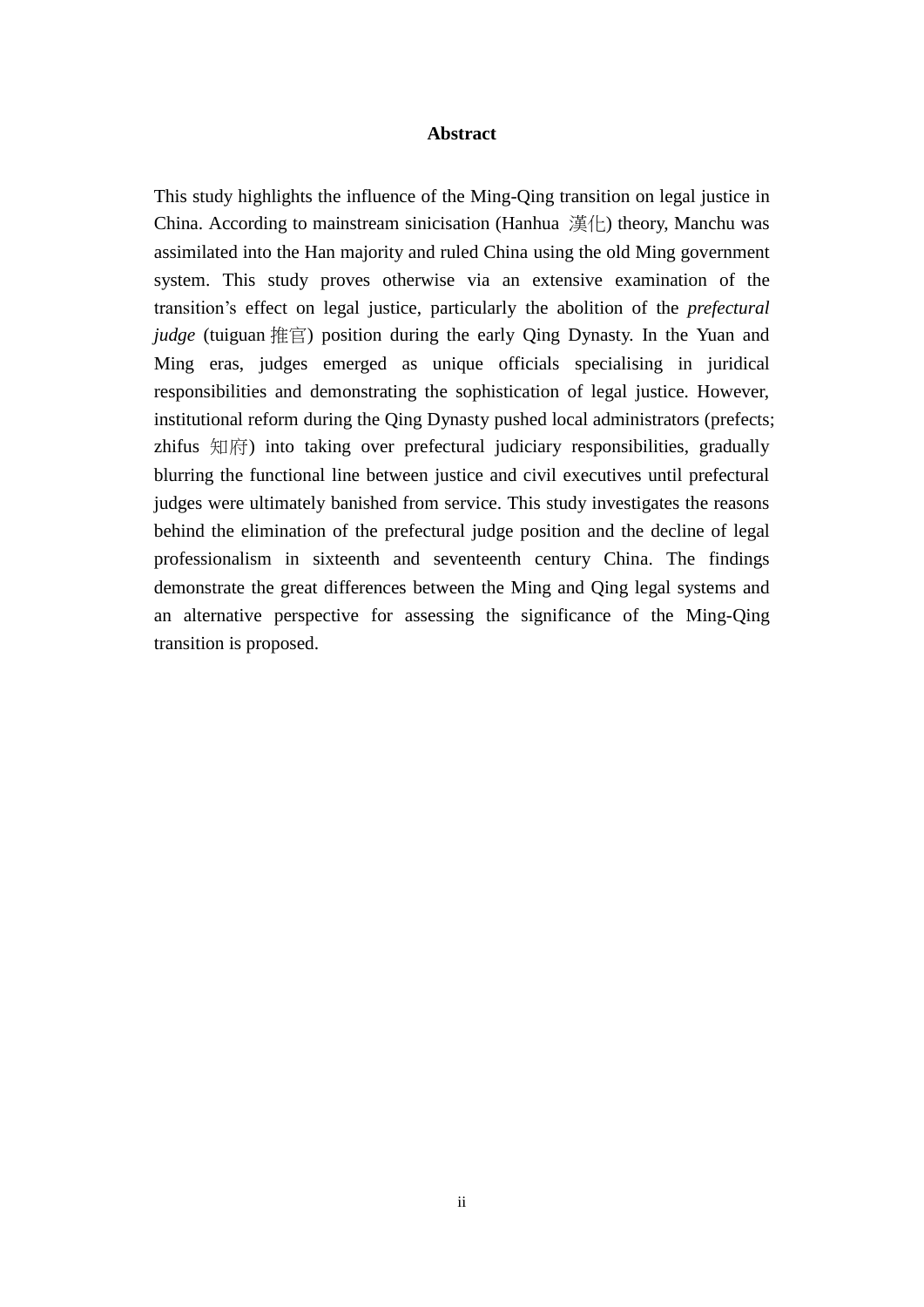### **Acknowledgement**

<span id="page-2-0"></span>This study represents the beginning of my adventures in academic research to explore history, law and justice and what a scholar is supposed to be. Although these questions remain unanswered at the end of writing this thesis, they will continue to inspire the direction of my academic life hereafter.

I could not have commenced this journey without Dr Tam Ka-chai. Over the past two years, he has encouraged my interest in Ming and Qing history and especially law and justice, and offered genuine support when my family was undergoing extreme difficulty. I owe a great debt to him and gratitude beyond words. As his first student, I hope my work serves to promote him. I also offer my sincere thanks to Prof. Lee Kam-keung for introducing me to the world of research. I may never have arrived at this stage without his encouragement. I also thank Prof Ricardo Mak King-sang, my co-supervisor, who inspired me to observe the pragmatic side of historical events and figures rather than focusing on grand theories. This has defined my research view and is one of the most important approaches implemented in this study. I am also grateful to Dr Loretta Kim for teaching me Manchurian and giving me profound support in networking with foreign scholars. Her kind notes and advice have always warmed my heart.

In addition, I thank a group of wonderful friends, especially Miss Fat Cat for being my personal copy-editor and proofreading this study line by line. I am also grateful to Mr Login Law, whose research and publication achievements and helpful career guidelines provided great encouragement. I thank Mr Jason Chu and Miss Joan Chan for creating a very happy atmosphere that made the writing process easier. I owe a million thanks to Miss Renee Chan and Miss Crystal Poon for offering priceless support in administrative matters.

Last but not least, I am forever indebted to my dear mother and sisters for their tolerance in so many areas of my life. I hope to spend more time with them. Special thanks are dedicated to Dora and Fiona, who kept me sane with loads of love and care, although they may never know what they still mean to me.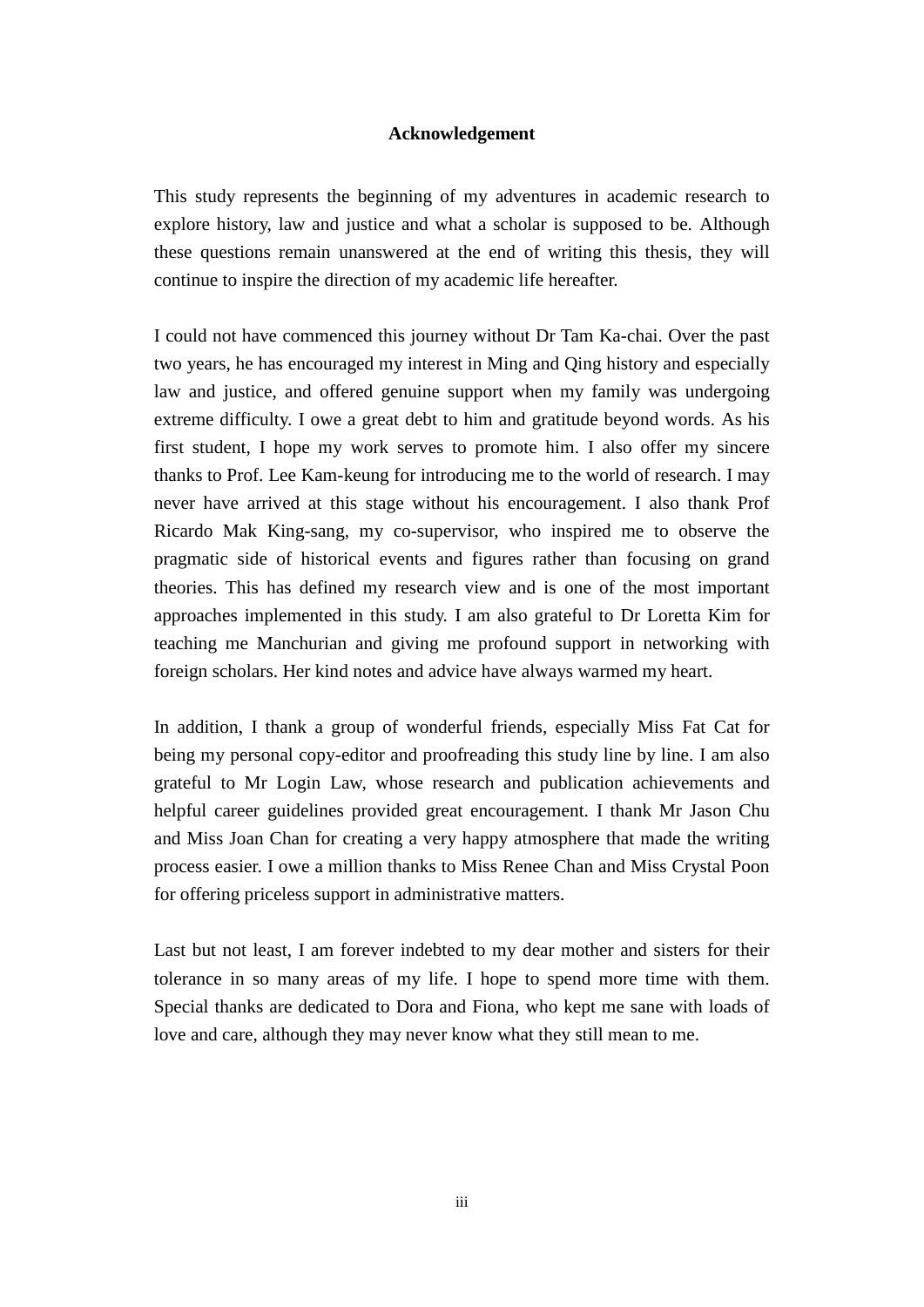### **Table of Contents**

| On the Continuity and Changes of Society and Laws during the<br>1.      |  |
|-------------------------------------------------------------------------|--|
|                                                                         |  |
| 2.                                                                      |  |
| 3.                                                                      |  |
|                                                                         |  |
|                                                                         |  |
|                                                                         |  |
| Emergence of the Prefectural Judge Position and Legal Specialisation in |  |
|                                                                         |  |
|                                                                         |  |
|                                                                         |  |
| 1.3 Further Development of the Prefectural Judge Position during        |  |
|                                                                         |  |
|                                                                         |  |
| 1.3.2 In Search of a Uniformity of Legal Performance in Local Justice   |  |
| 33                                                                      |  |
| 1.4 Actual Performance of the Prefectural Judge during the Late         |  |
|                                                                         |  |
|                                                                         |  |
|                                                                         |  |
| 2.1 Prefectural Judges and the Early Qing Territorial Judiciary41       |  |
|                                                                         |  |
| 2.3 Uniformity of Judicial Judgements reflected in Jitingcao and        |  |
|                                                                         |  |